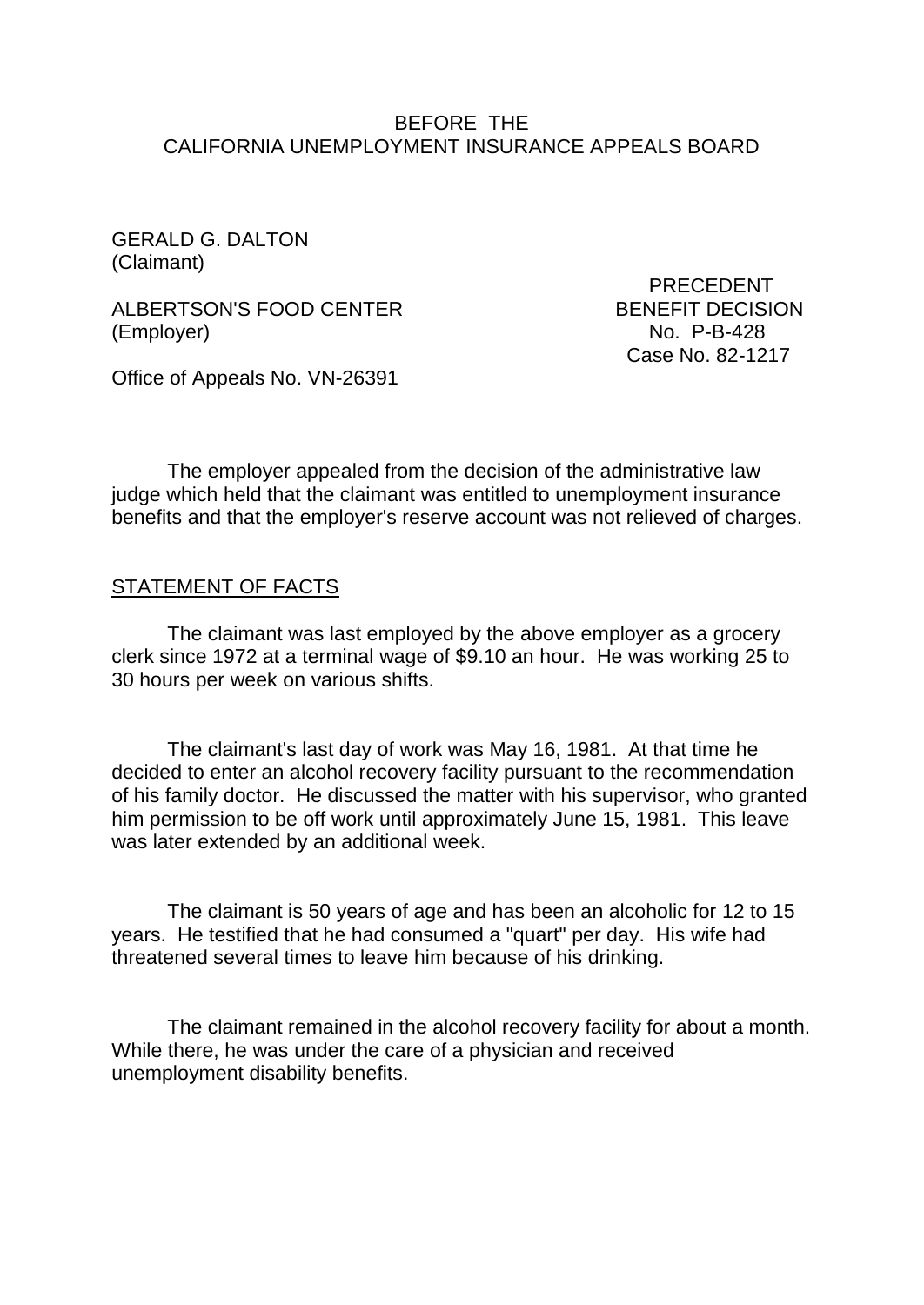The claimant came to the conclusion that a change of environment was essential to stop his drinking and preserve his marital unity. He felt that his varying shifts were partly responsible for his problem. He discussed the matter with his doctors, who told him it would be better for him to find something else to do and to disassociate himself from his drinking companions.

On or about June 21, 1981 the claimant notified the employer of his resignation. On July 10, 1981 the claimant and his family moved to Maine, where his wife had relatives. He has had nothing to drink since leaving the alcohol recovery facility and his marriage is no longer threatened.

The claimant did not request a further leave of absence from the employer. The collective bargaining agreement contains a provision for medical leaves of absence of up to six months.

According to the employer, the claimant exhibited no alcohol-related problems at work.

## REASONS FOR DECISION

Section 1256 of the California Unemployment Insurance Code provides that an individual is disqualified for benefits, and sections 1030 and 1032 of the code provide that the employer's reserve account may be relieved of benefit charges, if the claimant left his most recent work voluntarily without good cause.

The Appeals Board held in Appeals Board Decision No. P-B-27 that there is good cause for the voluntary leaving of work where the facts disclose a real, substantial, and compelling reason of such nature as would cause a reasonable person genuinely desirous of retaining employment to take similar action.

In Rabago v. Unemployment Insurance Appeals Board (1978), 84 C.A.3d 200, 148 Cal.Rptr. 499, the claimant left work because of his fear of lead poisoning at the employer's plant. The court held that where a claimant voluntarily quits his job because of objectively established reasonable concerns for his health and safety arising from the work environment, he will have done so with good cause. The court cited with approval Appeals Board Decisions Nos. P-B-144 and P-B-263.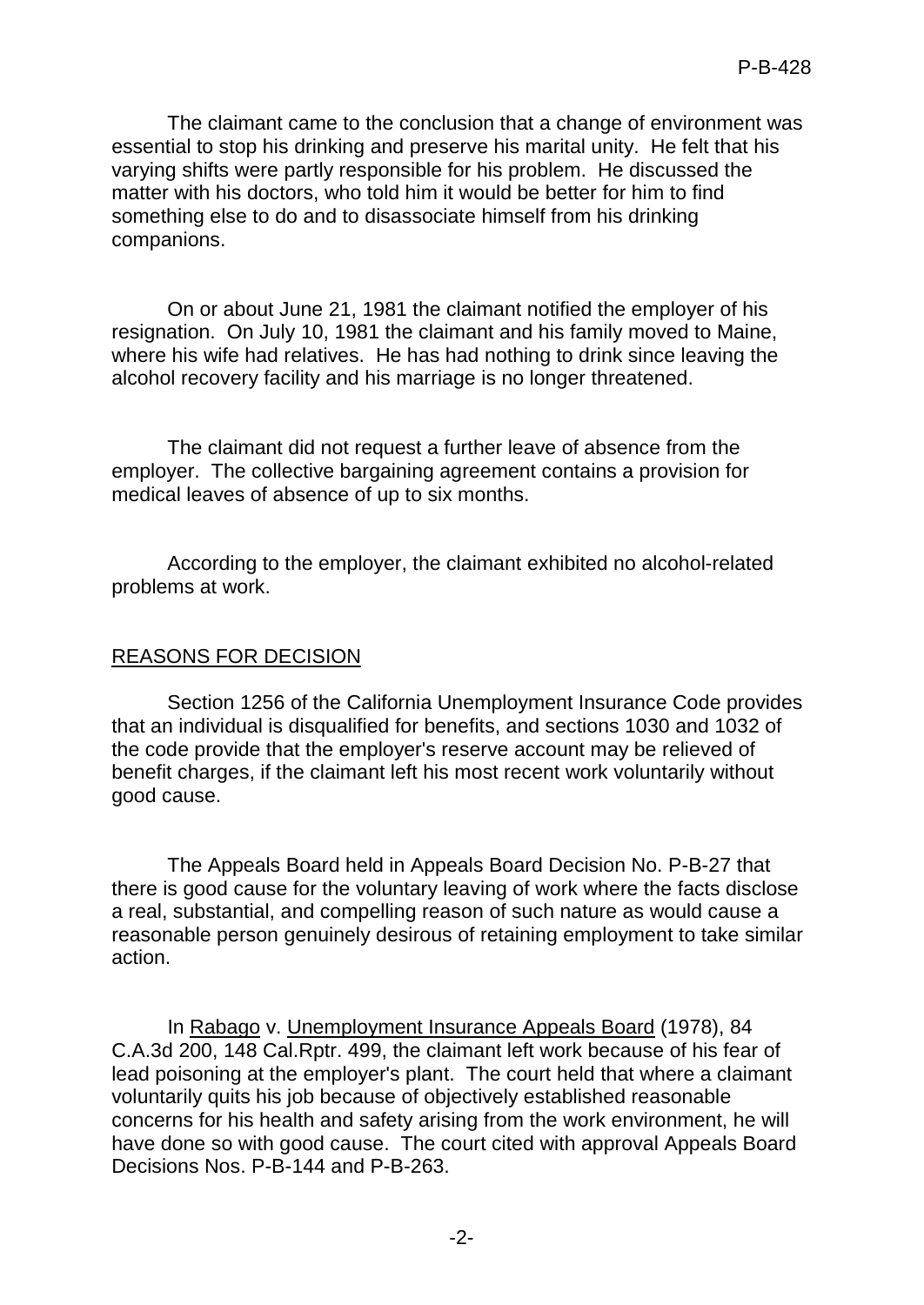In Appeals Board Decision No. P-B-144 the Appeals Board held that a claimant had good cause for leaving work where her assigned work exposed her to cold temperatures that would endanger her health, safety and comfort.

In Appeals Board Decision No. P-B-263 the Board held that a claimant left work with good cause where the leaving was motivated by her fear that the pressures of work and the air conditioning were affecting her health. The claimant had an arrested case of tuberculosis and had experienced a series of colds which she feared would lead to pneumonia.

In Rabago and in the above-cited precedent decisions it was the reaction of the individual to adverse factors in the work environment which formed the underlying basis for a finding of good cause.

In the present case, the working conditions to which the claimant was exposed were not particularly adverse. The claimant mentioned only that he was required to work various shifts. While working various shifts may be more stressful than working the same shift, such conditions are commonly found in industry. We recognize, also, that the claimant was working less than 40 hours per week.

However, it is well settled that "good cause" need not be connected with the employment (California Portland Cement Company v. California Unemployment Insurance Appeals Board (1960), 178 C.A.2d 263; 3 Cal.Rptr. 37).

In the case before us, the claimant entered an alcohol recovery facility in a sincere effort to control his alcoholism. While there, he concluded that a change in his total environment was essential in order to keep his alcoholism under control and preserve his marriage. This conclusion was reinforced by a discussion with his doctors. A leave of absence would not have afforded a permanent solution. Since leaving California his alcoholism has been under control and his marriage has stabilized. Under the circumstances of this case, we cannot say that the claimant acted unreasonably, and conclude that he had good cause to voluntarily quit his most recent employment.